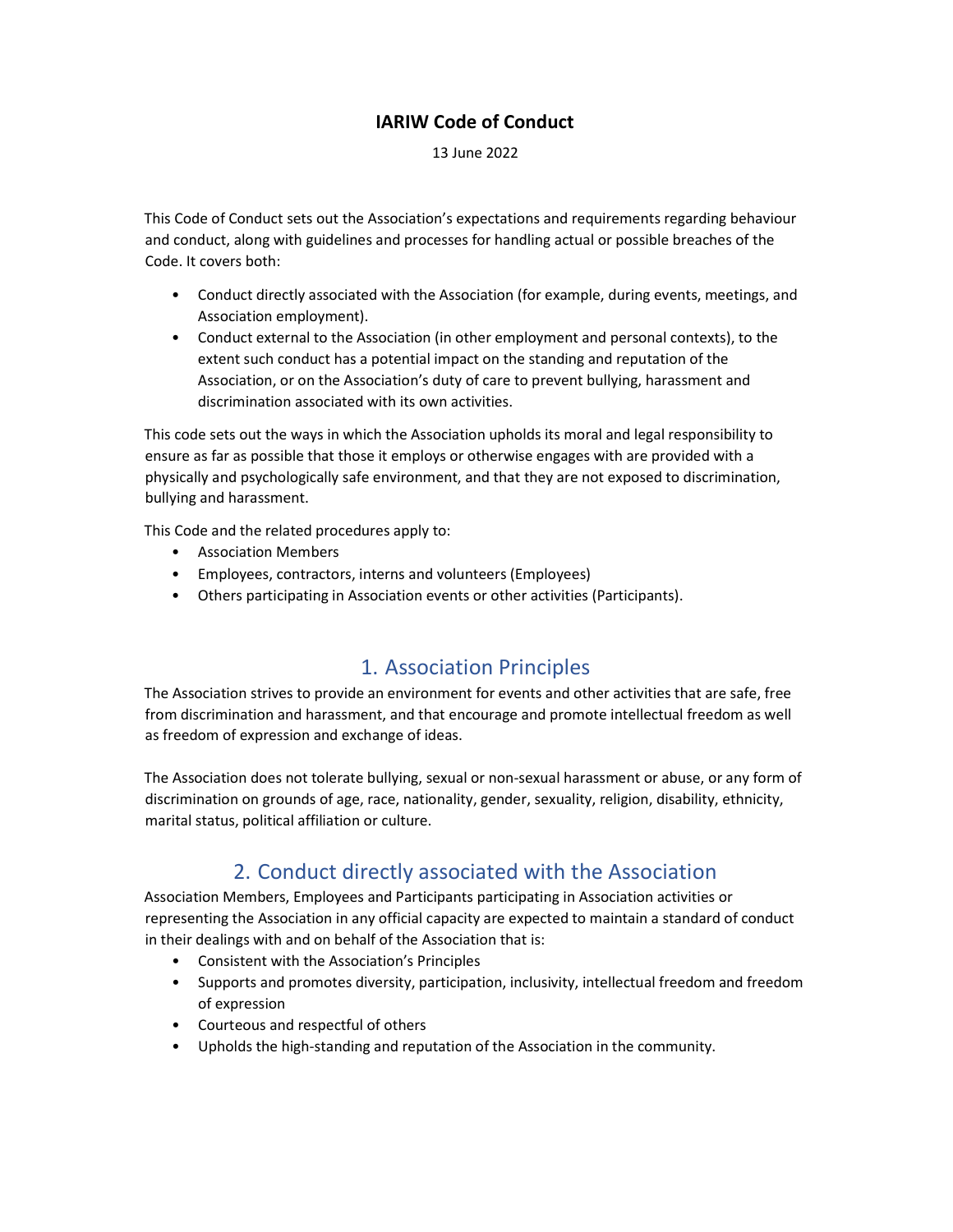Actual or possible breaches of this Code in the context of Association activities will be subject to investigatory and resolution processes and if warranted, disciplinary action as set out in the Appendix.

### 3. Conduct external to the Association

Association Members, Employees and Participants are expected to maintain a standard of conduct in their professional and private lives that:

- does not undermine the Association's standing and reputation, or bring the Association into disrepute
- accords with applicable legislation and Association policies regarding bullying, harassment and discrimination.

In general, the Association will not investigate allegations of misconduct outside of its own activities or workplace context. However, if it becomes aware of actual or possible behaviours that either undermine or damage its standing and reputation, or present an actual or potential risk of harm – currently or in future – to those under its duty of care, the Association will exercise its right to do any or all of the following:

- Employees: investigation and potential disciplinary action (warning, counselling, performance management, probation, suspension or termination)
- Members: warning, request for resignation, exclusion from future activities, or suspension or expulsion of membership.
- Participants: exclusion from future Association activities.

Instances that may trigger such actions include:

- Public comments (lectures, articles, social media posts etc.) beyond the accepted bounds of academic freedom that directly undermine the Association, its Principles, or any of its Employees or Members.
- Civil or criminal legal proceedings relating to alleged conduct that, if occurring in an Association context, could present a risk of physical or psychological harm to others.
- Other organisations' investigations or disciplinary procedures relating to alleged conduct that, if occurring in an Association context, could present a risk of physical or psychological harm to others.

# 4. Investigation and findings

In cases of reported or alleged bullying, harassment or discrimination in the context of Association activities, the Association will investigate and where warranted, act on its findings in a prompt and decisive manner, including the possibility of reporting the incident to local authorities.

In cases of reported alleged bullying, harassment or discrimination external to the Association, the Association will rely, where possible, on legal proceedings or on investigations and disciplinary processes of other organisations.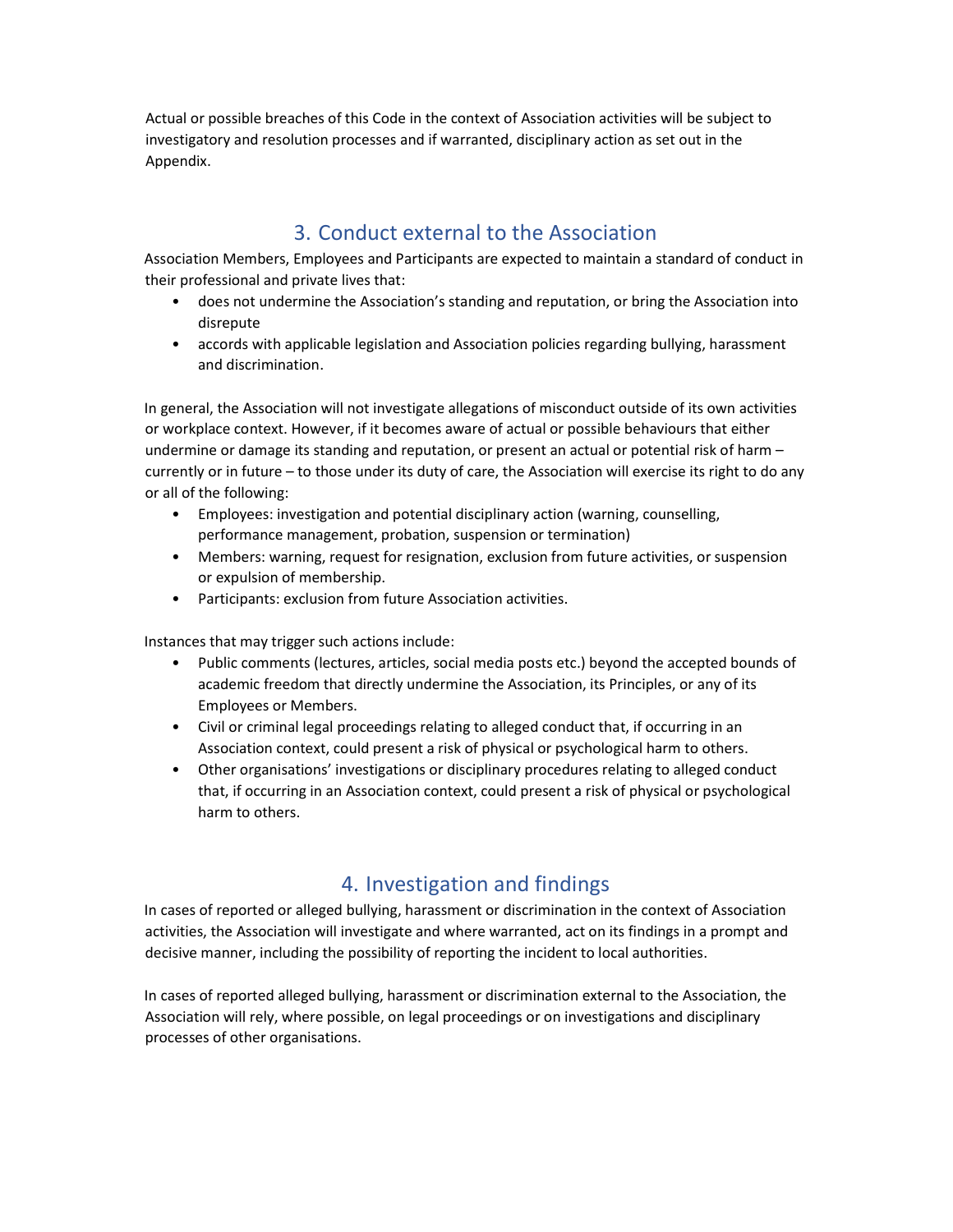## 5. Communication and privacy

The Association will only communicate the details of investigations or the outcomes of its decisions and actions with respect to this Code of Conduct as required by law. The Council may also choose to disclose outcomes of its investigation where it has an interest or duty to provide information on the subject to a person or organisation with a legitimate interest in knowing the information.

#### 6. Review and authorisation

The Code of Conduct and associated procedures have been approved by the Association's Council on 13 June 2022 and will be reviewed biennially, or more often as required.

Signed

 $2c$ 

Etose Andrew Stayse

President **Executive Director**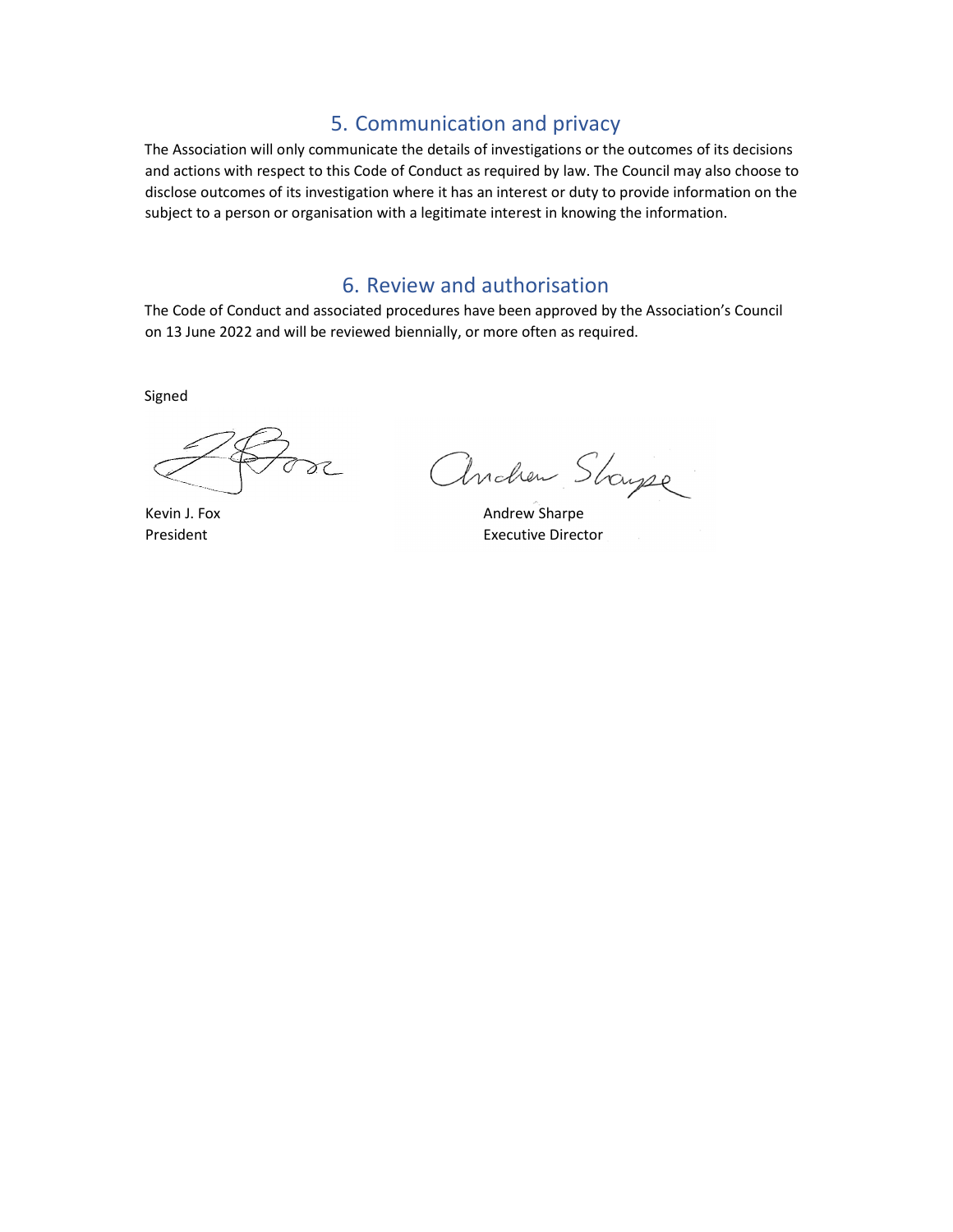## Appendix

# Guidelines for misconduct associated with Association activities.

Because guidelines cannot cover every circumstance or eventuality and are unlikely to be on hand when urgently needed, the Association's policy with respect to handling breaches of this Code is that those experiencing or observing such a breach should apply their own judgement in responding. Individuals who respond to such situations in good-faith and using their best judgement will not be penalised or in any way disadvantaged for doing so.

However, guiding principles upon which such judgements might be based include:

- 1. Ensuring own and others' physical and psychological safety and wellbeing. This may include leaving or removing an individual from a situation, seeking assistance from colleagues, officials or supervisors, taking appropriate action to diffuse conflict or tension, or in some cases escalating a situation to relevant authorities.
- 2. Intervening within the bounds of one's confidence and authority to prevent or de-escalate inappropriate behaviour. For example, politely challenging inappropriate behaviour or language, calling a break in proceedings, changing a topic of conversation or discussion, or intervening to divert one or more individuals away from a situation.
- 3. Documenting observed or experienced breaches to the extent possible, and reporting through the Association's formal mechanisms.

## 1. Reporting

Breaches of the Code should be reported to the Executive Director or and/or President, even if the individual making the report has requested that no action be taken.

If neither the Executive Director nor the President are present, breaches of the Code of Conduct should be reported to the Association employee, committee chair or other relevant Association official who is present and/or responsible for the activity. They should then report to the Executive Director and/or President. (Where possible the individual making a report should be informed of the Academy representative's requirement to notify others.)

## 2. Resolution procedures

The President or the Executive Director will determine the appropriate steps for resolution of reported misconduct. In general, the subject of the report should be notified that a report has been made (with the identity of the reporter kept confidential if possible) and should be given the opportunity to respond to the report and to participate in a transparent resolution process.

Options for resolution are as follows:

#### 2.1. Informal resolution

Where possible, reports of allegations of misconduct should be resolved informally and confidentially through any or all of the following: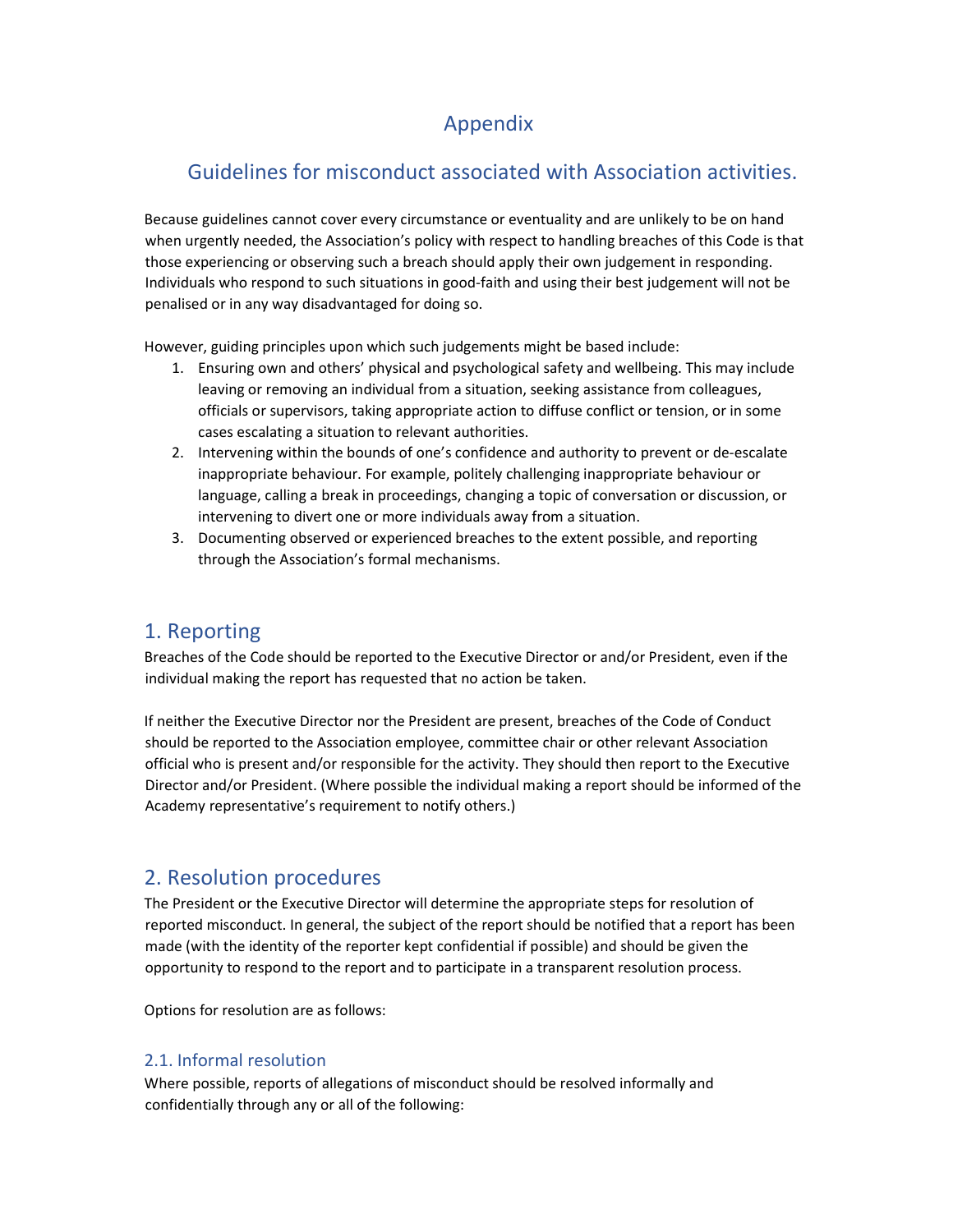- Discussion between a relevant Association official (whether Employee or office holder) and individual(s) concerned.
- Facilitated conciliation and mediation by an un-involved Association official.
- Agreed resolution such as formal apology, commitment to change behaviour or withdrawal from an activity, as appropriate.
- Provision of support, such as pairing with a mentor.

#### 2.2. Formal investigation

Where informal resolution is insufficient to resolve a matter, where allegations are disputed, or where the observed or alleged misconduct is deemed by Association officials to be sufficiently serious, formal investigation procedures may be instigated.

Such investigations may be conducted in different ways depending on the circumstances and nature of the alleged breach, as follows:

- Alleged misconduct by Association Members will generally be investigated by the Association, unless local authorities need to be informed by law. The investigation will be conducted by the President and two members of the Council, or by an independent investigator, as determined by the President in consultation with the Council and Executive Director.
- Alleged misconduct by Association Employees will generally be investigated by the President.
- Alleged misconduct by Participants in Association activities will generally be investigated either by the Executive Director, by the President, by an investigation committee established for that purpose, or by an independent investigator, as determined by the Executive Director and the President.

When formal investigations are deemed necessary, the Association will aim to commence the investigation as soon as possible after the incident has occurred. The Association also aims to conduct investigations in a fair and transparent manner that protects the identities and reputations of those involved as much as possible while the investigation is taking place.

Those responsible for conducting investigations will provide a written report with recommendations for action to the Association decision-maker. In general, the subject(s) of the investigation and in some cases the instigator of a report or allegation will be given an opportunity to review the report and to provide a response that will be considered alongside the report by Association officials.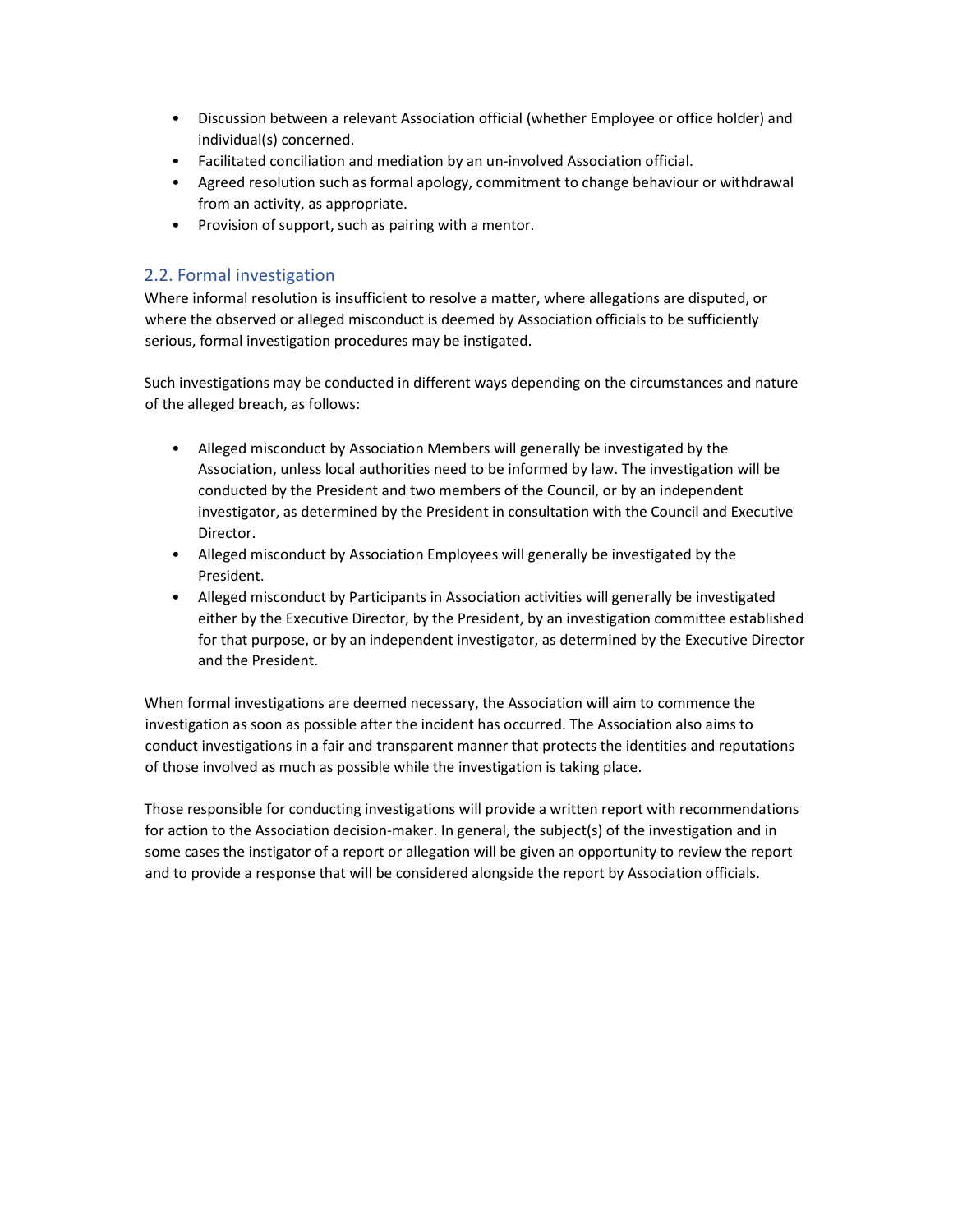# 3. Disciplinary action

If a finding is made that the Code of Conduct has been breached, disciplinary action may be taken. The appropriate disciplinary action will be determined by the relevant Association official (either the President in consultation with the Council or by the Executive Director) on the basis of the outcomes of an informal resolution or the recommendations of a formal investigation.

Disciplinary action could include but is not limited to:

| <b>Members</b>                                    | <b>Employees</b>                                                            | <b>Participants</b>                                            |
|---------------------------------------------------|-----------------------------------------------------------------------------|----------------------------------------------------------------|
| Warning                                           | Warning or reprimand                                                        | Warning                                                        |
| Invitation to resign                              | Counselling                                                                 | Suspension or exclusion from a<br>particular event or activity |
| Suspension or exclusion from<br>future activities | Performance management                                                      | Exclusion from future events<br>and activities                 |
| Suspension of Association<br>Membership           | Mentoring or supervision to<br>monitor or assist in addressing<br>behaviour |                                                                |
| Expulsion from the Association                    | Termination of employment                                                   |                                                                |

## 4. Appeals procedure

Both the instigators and the subjects of formal misconduct allegations may appeal the outcome of an investigation, informal resolution and any disciplinary action. Appeals will be considered by either the Immediate Past-President or the President-Elect who will have absented themself from the prior investigation, consideration, and determination by the Council and who may involve in the consideration of the appeal up to two other Members who have no prior knowledge of or involvement in the matter.

Action may include:

- declining the appeal;
- reviewing all or part of a decision;
- re-opening an investigation with the same or a different investigator;
- presenting the information and decision-making process for review to the Council or independent reviewer;
- ceasing further investigation or action.

No part of this Code of Conduct prevents or limits the legal right of any individual to take any action through legal means.